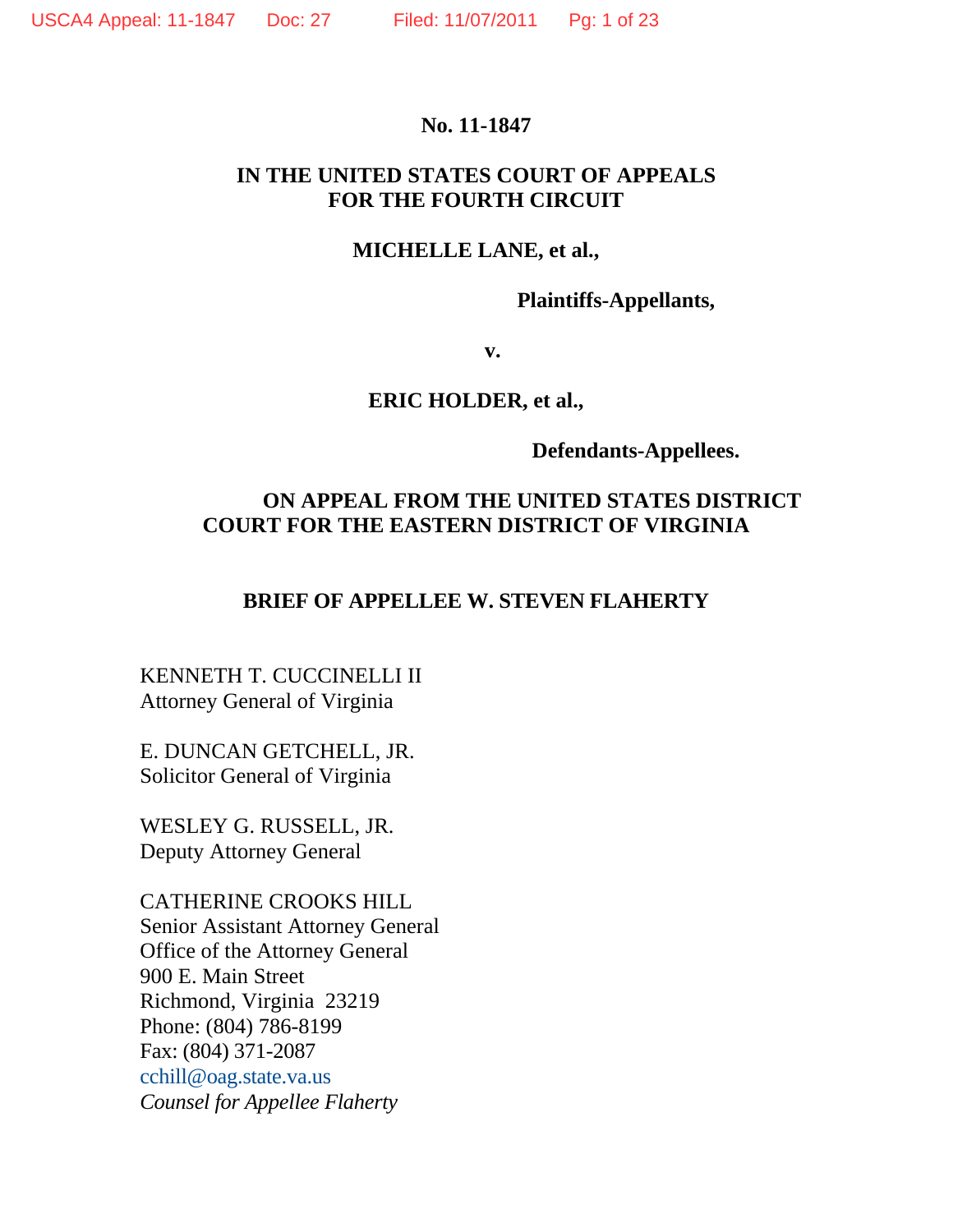#### UNITED STATES COURT OF APPEALS FOR THE FOURTH CIRCUIT DISCLOSURE OF CORPORATE AFFILIATIONS AND OTHER INTERESTS

Only one form needs to be completed for a party even if the party is represented by more than one attorney. Disclosures must be filed on behalf of all parties to a civil, agency, bankruptcy or mandamus case. Corporate defendants in a criminal or post-conviction case and corporate amici curiae are required to file disclosure statements. Counsel has a continuing duty to update this information.

Caption: Michelle Lane v. Eric Holder, et al. No. 11-1847

Pursuant to FRAP 26.1 and Local Rule 26.1,

W. Steven Flaherty  $\omega$  who is appellee and makes the following disclosure: (name of party/amicus) (appellant/appellee/amicus)

- 1. Is party/amicus a publicly held corporation or other publicly held entity?  $\Box$  YES  $\Box$  NO
- 2. Does party/amicus have any parent corporations? If yes, identify all parent corporations, including grandparent and great-grandparent corporations: **YES** <del>⊘</del>NO
- 3. Is 10% or more of the stock of a party/amicus owned by a publicly held corporation or other publicly held entity? If yes, identify all such owners: YES<sub>V</sub> NO
- 4. Is there any other publicly held corporation or other publicly held entity that has a direct financial interest in the outcome of the litigation (Local Rule  $26.1(b)$ )? If yes, identify entity and nature of interest:  $\Box$ YES $\neg$ NO
- 5. Is party a trade association? (amici curiae do not complete this question)  $\Box$  YES  $\neg$  NO If yes, identify any publicly held member whose stock or equity value could be affected substantially by the outcome of the proceeding or whose claims the trade association is pursuing in a representative capacity, or state that there is no such member: No.  $\frac{11+1947}{2}$  Caption: Michelle Lane v. Eric Holder, et al.<br>
Purssiant to FRAP 26.1 and Local Rule 26.1,<br>
26. Steven Flaherty<br>
(name of party/amicus and appelled and copression or other publicly held entity? The Ste
- 6. Does this case arise out of a bankruptcy proceeding? If yes, identify any trustee and the members of any creditors' committee:  $\sqrt{\text{YES}}$  NO

## **CERTIFICATE OF SERVICE**

**\*\*\*\*\*\*\*\*\*\*\*\*\*\*\*\*\*\*\*\*\*\*\*\*\*\***

I certify that on  $\frac{8}{15/11}$  the foregoing document was served on all parties or their counsel of record through the CM/ECF system if they are registered users or, if they are not, by serving a true and correct copy at the addresses listed below: 8/15/11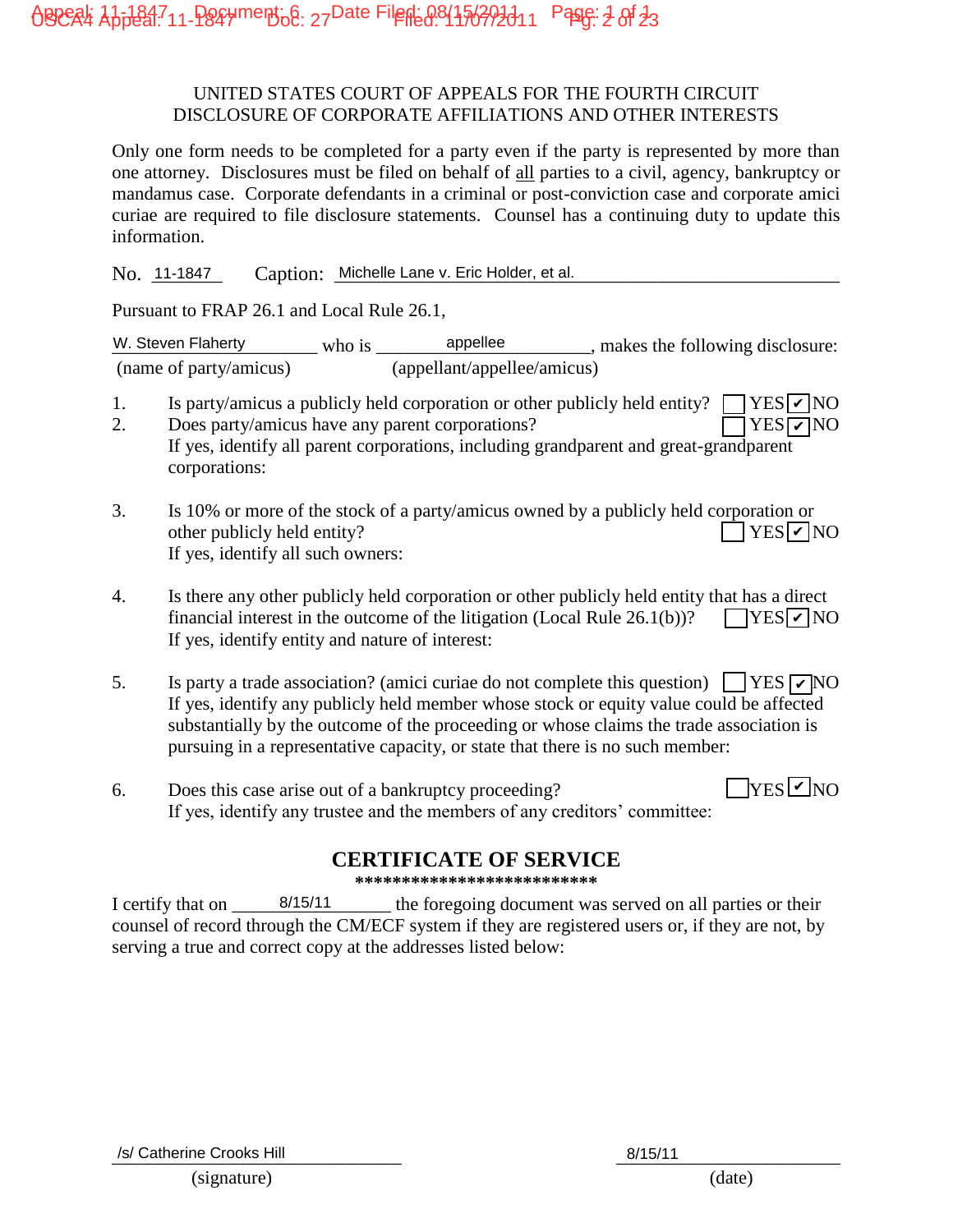# **TABLE OF CONTENTS**

# **Page**

| STATEMENT OF SUBJECT MATTER AND                                                                                                    |
|------------------------------------------------------------------------------------------------------------------------------------|
|                                                                                                                                    |
|                                                                                                                                    |
|                                                                                                                                    |
|                                                                                                                                    |
|                                                                                                                                    |
|                                                                                                                                    |
| I.                                                                                                                                 |
| $\Pi$ .                                                                                                                            |
| There is no causal connection between Plaintiffs'<br>$\mathsf{A}$ .<br>alleged injury and Flaherty that is redressable again him 9 |
| SAF has not established organizational standing  14<br><b>B.</b>                                                                   |
|                                                                                                                                    |
|                                                                                                                                    |
|                                                                                                                                    |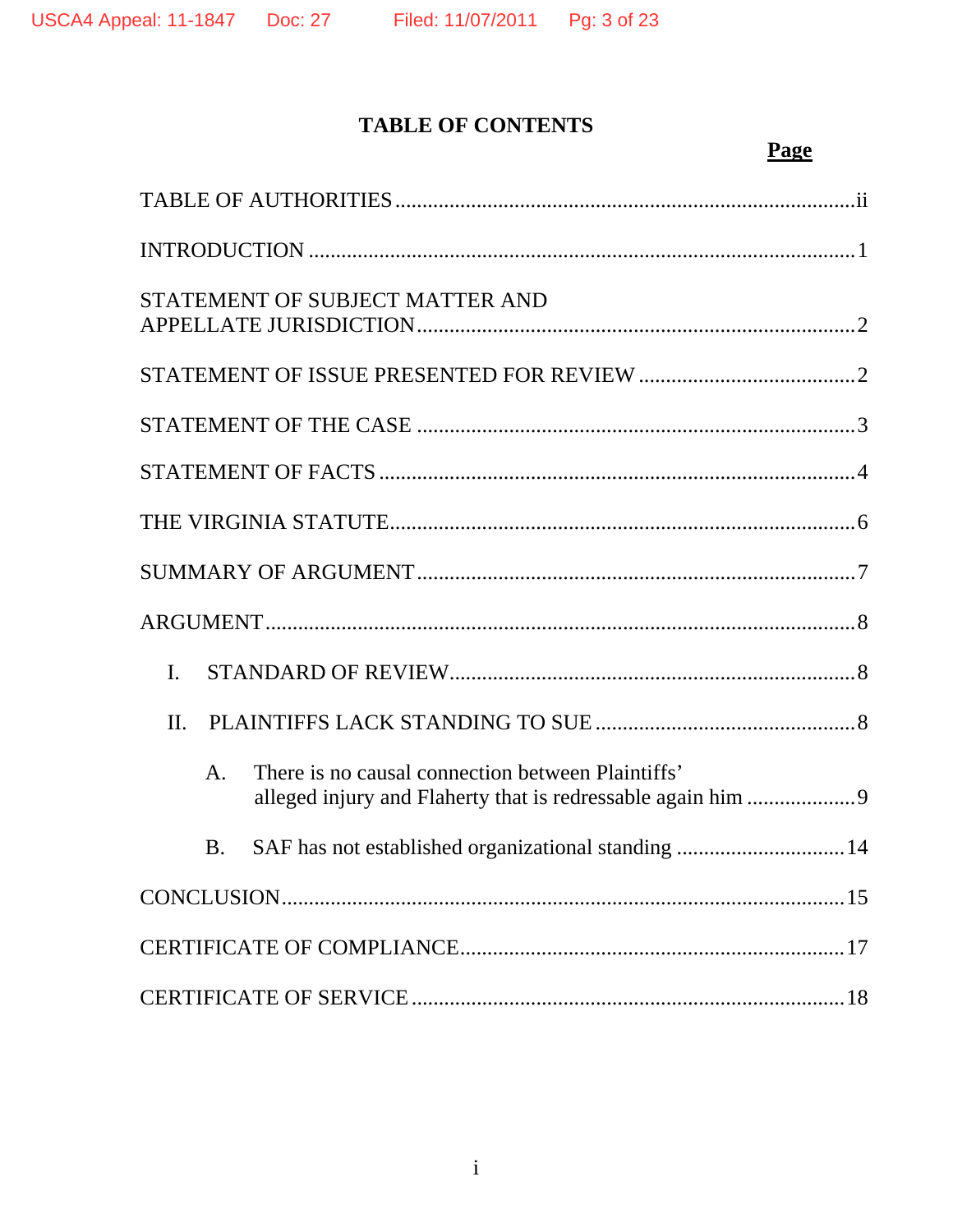# **TABLE OF AUTHORITIES**

| <u>Cases</u>                                               | Page |
|------------------------------------------------------------|------|
|                                                            |      |
|                                                            |      |
|                                                            |      |
| Frank Krasneer Enterprises v. Montgomery County,           |      |
| Friends for Ferrell Parkway v. Stasko,                     |      |
| Friends of the Earth, Inc. v. Laidlaw Envtl. Servs. (TOC), |      |
| Gillins v. Berkeley Elec. Coop., 148 F.3d 413              |      |
|                                                            |      |
| San Diego County Gun Rights Comm. v. Reno,                 |      |
|                                                            |      |
|                                                            |      |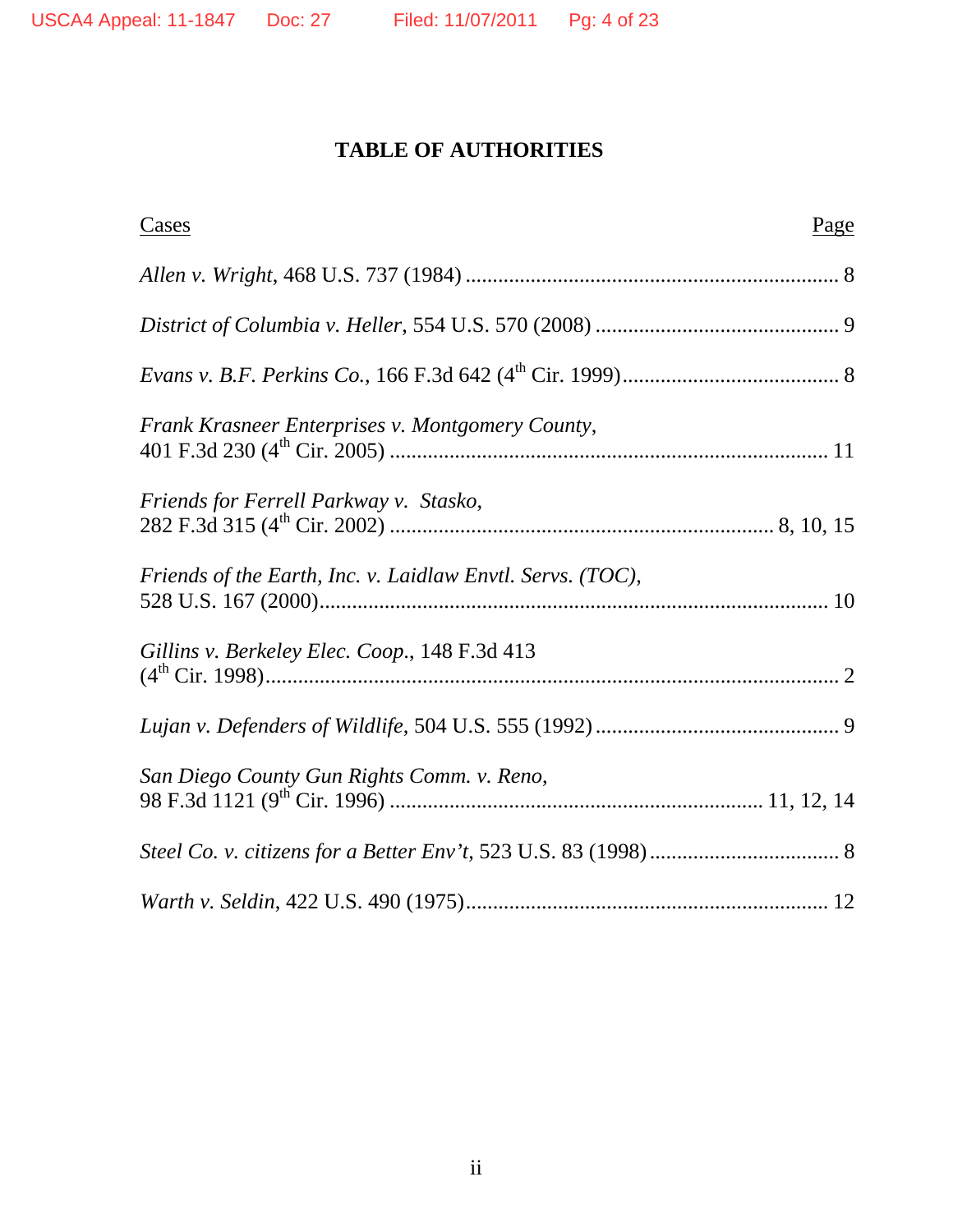# Virginia Code Section

# **Other Statutes**

# Constitution

|--|--|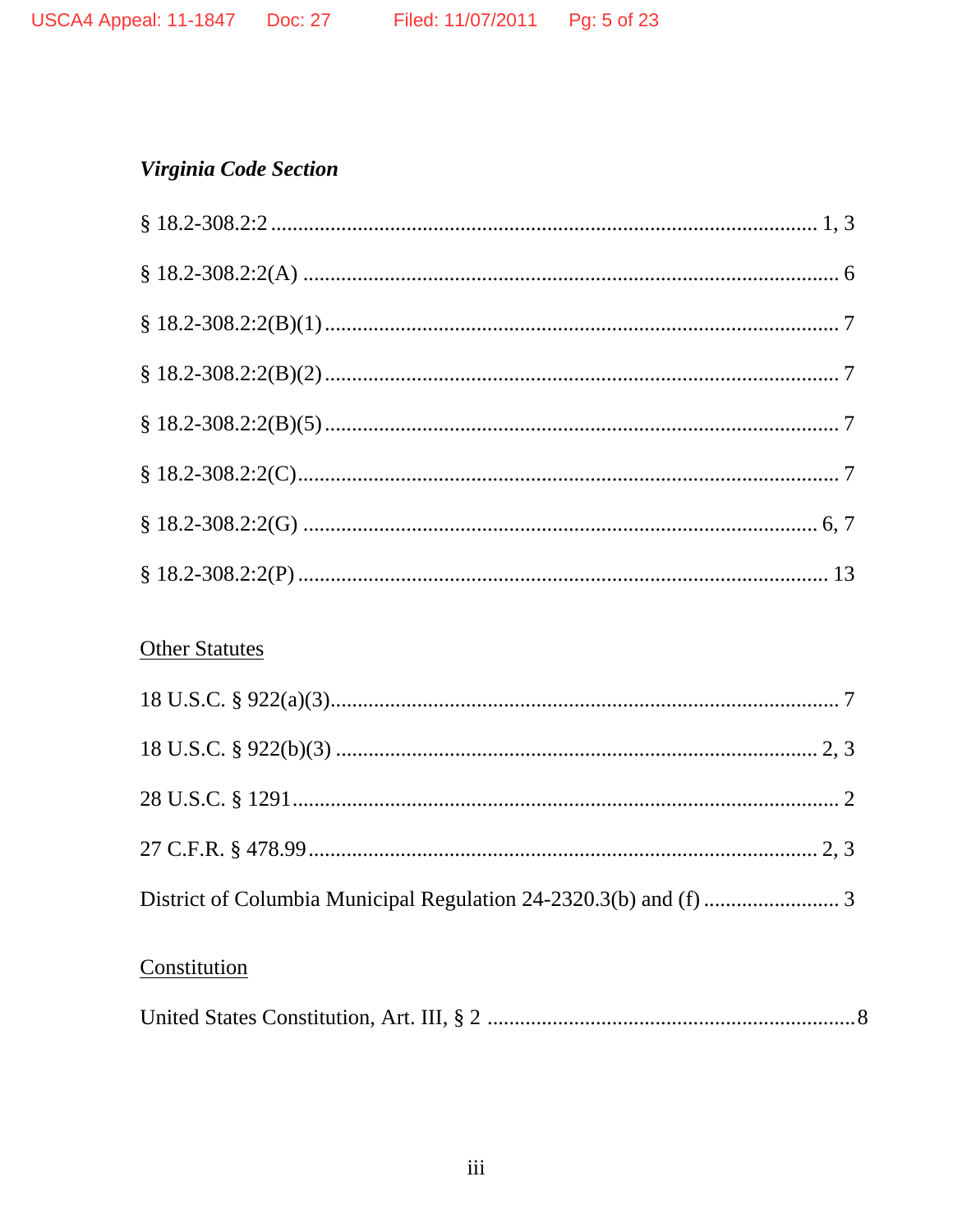#### **No. 11-1847**

## **IN THE UNITED STATES COURT OF APPEALS FOR THE FOURTH CIRCUIT**

### **MICHELLE LANE, et al.,**

**Plaintiffs-Appellants,** 

**v.** 

**ERIC HOLDER, et al.,** 

### **Defendants-Appellees.**

### **BRIEF OF APPELLEE W. STEVEN FLAHERTY**

COMES NOW Appellee W. Steven Flaherty ("Flaherty"), the Superintendent of the Virginia State Police, by counsel, pursuant to F.R.A.P. 31 and Local Rule 31, and for his Brief, states as follows:

### **INTRODUCTIO**N

This case involves a challenge to a Virginia statute that prohibits a Virginia firearms dealer from transferring possession of a handgun purchased from that dealer directly to a non-resident buyer. Virginia Code § 18.2-308.2:2 requires a Virginia firearms dealer to transfer that handgun to another firearms dealer located in the buyer's home state, who then may transfer possession of the handgun to the buyer. Like the corresponding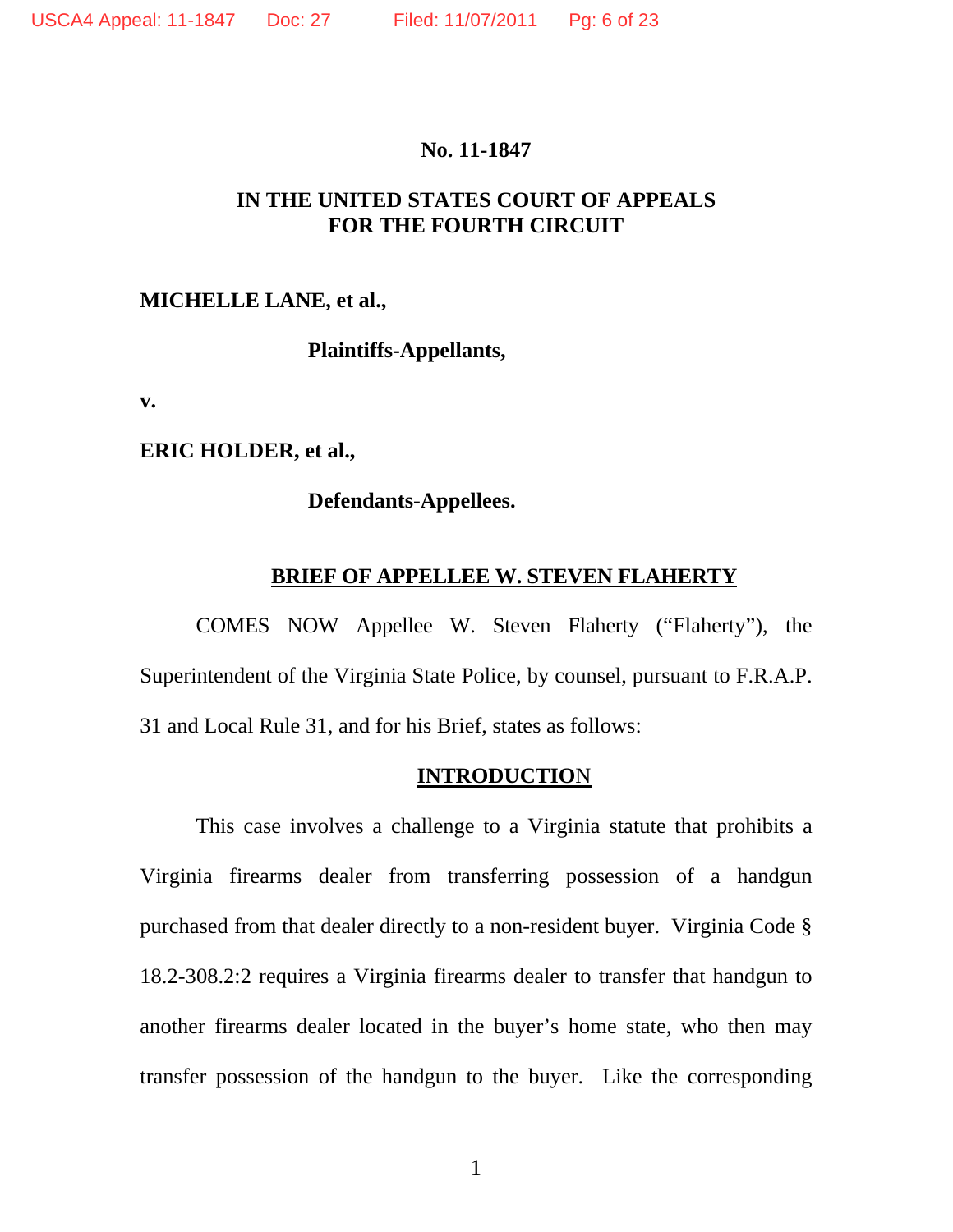federal laws also challenged here,<sup>1</sup> the Virginia statute is one of many Virginia regulatory measures designed to ensure that guns are sold only to those persons who are authorized by law to purchase and possess them.

## **STATEMENT OF SUBJECT MATTER AND APPELLATE JURISDICTION**

 This Court has jurisdiction over this appeal pursuant to 28 U.S.C. § 1291, conferring appellate jurisdiction on final orders of United States District Courts. The district court's dismissal of this matter is a final judgment over which this court has jurisdiction pursuant to 28 U.S.C. § 1291. *See, e.g., Gillins v. Berkeley Elec. Coop*., 148 F.3d 413, 415 (4th Cir. 1998). Plaintiffs timely filed their notice of appeal on July 29, 2011.

## **STATEMENT OF ISSUE PRESENTED FOR REVIEW**

Plaintiffs do not have standing to sue, for at least two reasons: (1) their alleged injury is not traceable to nor caused by the conduct of Flaherty, and (2) a favorable decision will not redress Plaintiffs' injuries because Flaherty is not a proper party. $^{2}$ 

<sup>&</sup>lt;sup>1</sup> 18 U.S.C. § 922 (b)(3) and 27 C.F.R. § 478.99.<br><sup>2</sup> On brief, Plaintiffs identify two issues for review: (1) "When state actors enforce laws barring individuals from engaging in specific transactions, do individuals whose transactions are thus thwarted have standing to challenge the constitutionality of the laws to which they are subjected?" and (2) "Does the Second Amendment guarantee a responsible, law-abiding individual the right to acquire handguns outside her state of residence?" Appellants' Brief at 1-2. As explained below, Flaherty has not and does not prevent Plaintiffs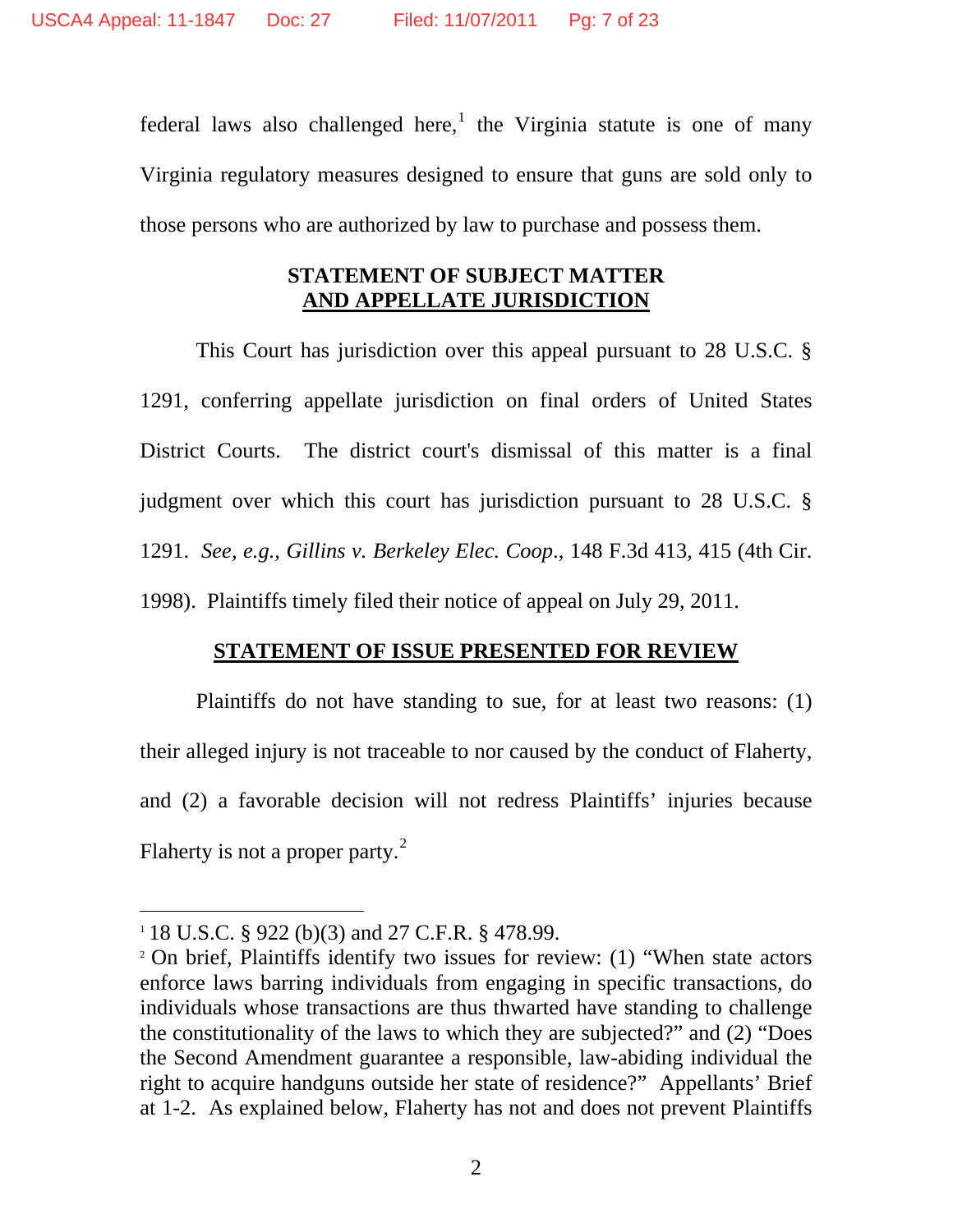$\overline{a}$ 

#### **STATEMENT OF THE CASE**

Plaintiffs below are Michelle Lane ("Lane"), Matthew and Amanda Welling ("the Wellings"), and Second Amendment Foundation, Inc. ("SAF"). They filed suit on May 10, 2011, against Flaherty, challenging the constitutionality of Va. Code § 18.2-308.2:2.<sup>3</sup>

 On May 27, 2011, Plaintiffs filed an Amended Complaint in which they challenged Va. Code § 18.2-308.2:2 as unconstitutional by "banning and otherwise burdening access to handguns whose possession is protected by the Second Amendment." Joint Appendix ("JA") 15. They also challenge the statute on the basis that it "improperly classifies individuals according to their residence status in violation of the Fourteenth Amendment right to equal protection of the law." JA 16.

On June 20, 2011, Plaintiffs moved for a preliminary injunction. JA 20. Following a hearing on July 15, 2011, the district court dismissed the

from purchasing handguns outside their home state. Furthermore, Plaintiffs' second issue presented for review was not addressed by the district court below, and this Court should not reach that issue in the first instance.

<sup>&</sup>lt;sup>3</sup> Plaintiffs also challenged the constitutionality of 18 U.S.C. § 922(b)(3), 27 C.F.R. § 478.99 and District of Columbia Municipal Regulation 24- 2320.3(b), and (f), naming Eric Holder ("Holder"), the Attorney General of the United States, and the District of Columbia ("D.C.") as Defendants. Holder's Motion for Leave to File a Separate Brief was granted by this Court, and Plaintiffs dismissed D.C. on September 27, 2011, based upon the District's revision of D.C.M.R. § 24-2320.3(b) and (f). Appellants' Brief at 5-6. Accordingly, this Brief is filed on behalf of Defendant-Appellee Flaherty only.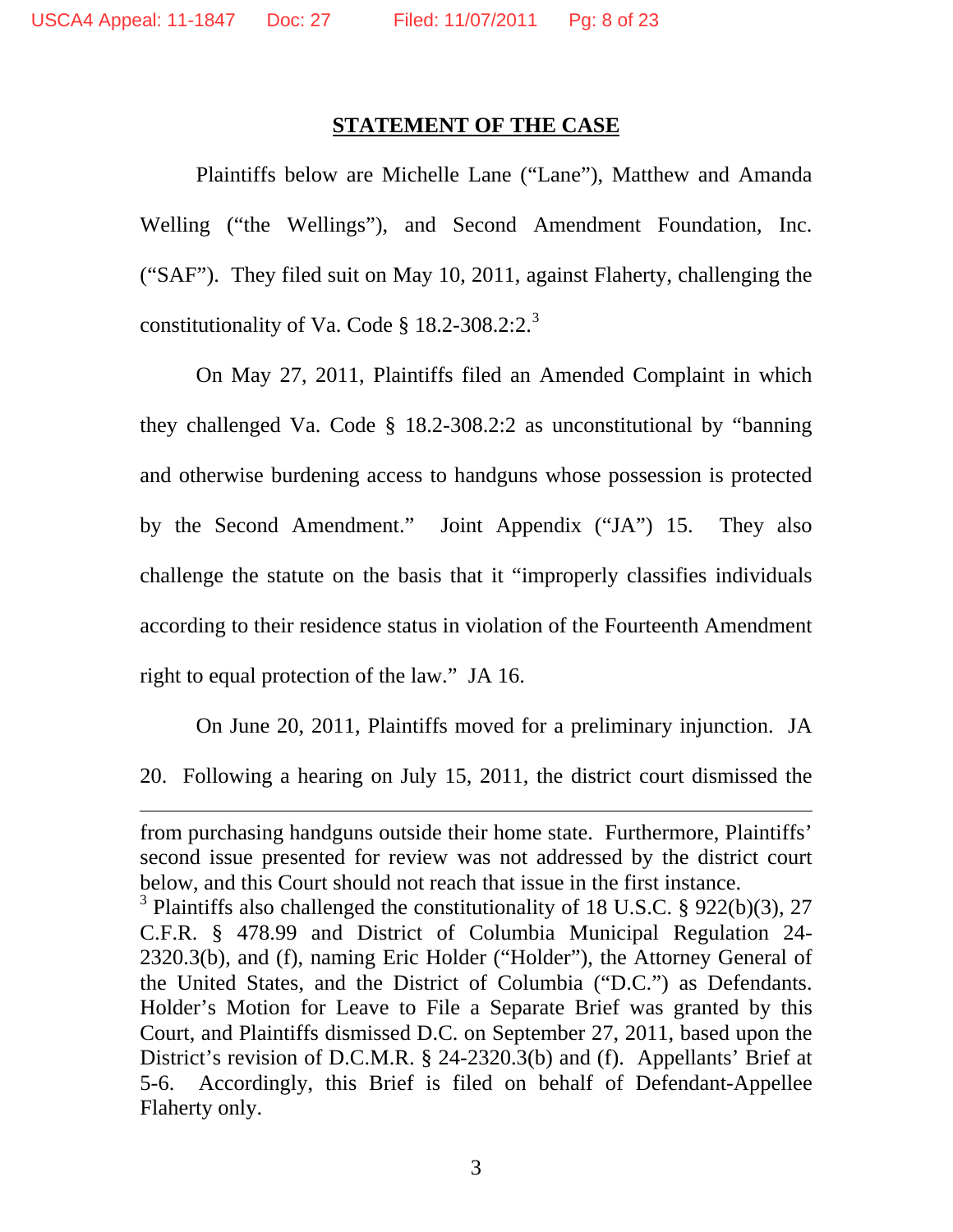suit for lack of standing. JA 180-81. Plaintiffs timely noted their appeal. JA 182. $4$ 

As explained below and as found by the district court, Plaintiffs lack standing to bring this suit. While Plaintiffs' Opening Brief focuses primarily on their request for preliminary injunctive relief and the merits of their constitutional challenge,<sup>5</sup> the district court did not reach that issue. JA 214. Instead, the district court dismissed the matter on standing. *Id*. Accordingly, the sole issue before this Court is whether Plaintiffs have standing to sue in this matter. As the answer to that question is no, the district court's decision should be affirmed.

## **STATEMENT OF FACTS**

Lane and the Wellings, residents of D.C., wish to take possession of certain handguns. JA 8, 10. On April 23, 2011, Lane purchased two handguns for self-defense from a Virginia firearms dealer. JA 10; 22-23. The Wellings wish to take possession of a firearm to be given to them by a family member who lives in Texas. JA 10; 25 and 27. The Wellings wish to

 $4$  On September 27, 2011, Plaintiffs moved to dismiss D.C. as a party to this appeal, and this Court granted that motion. Plaintiffs' assertion that D.C. has "abandoned" its objection to such out-of-state handgun transfers, Appellants' Brief at 20, goes too far. D.C.'s law as revised now simply defers to federal law, Appellants' Brief at 13, which of course it must under principles of supremacy.

<sup>&</sup>lt;sup>5</sup> In fact, Plaintiffs' summary of argument makes no mention of standing. *See* Appellants' Brief at 19-21.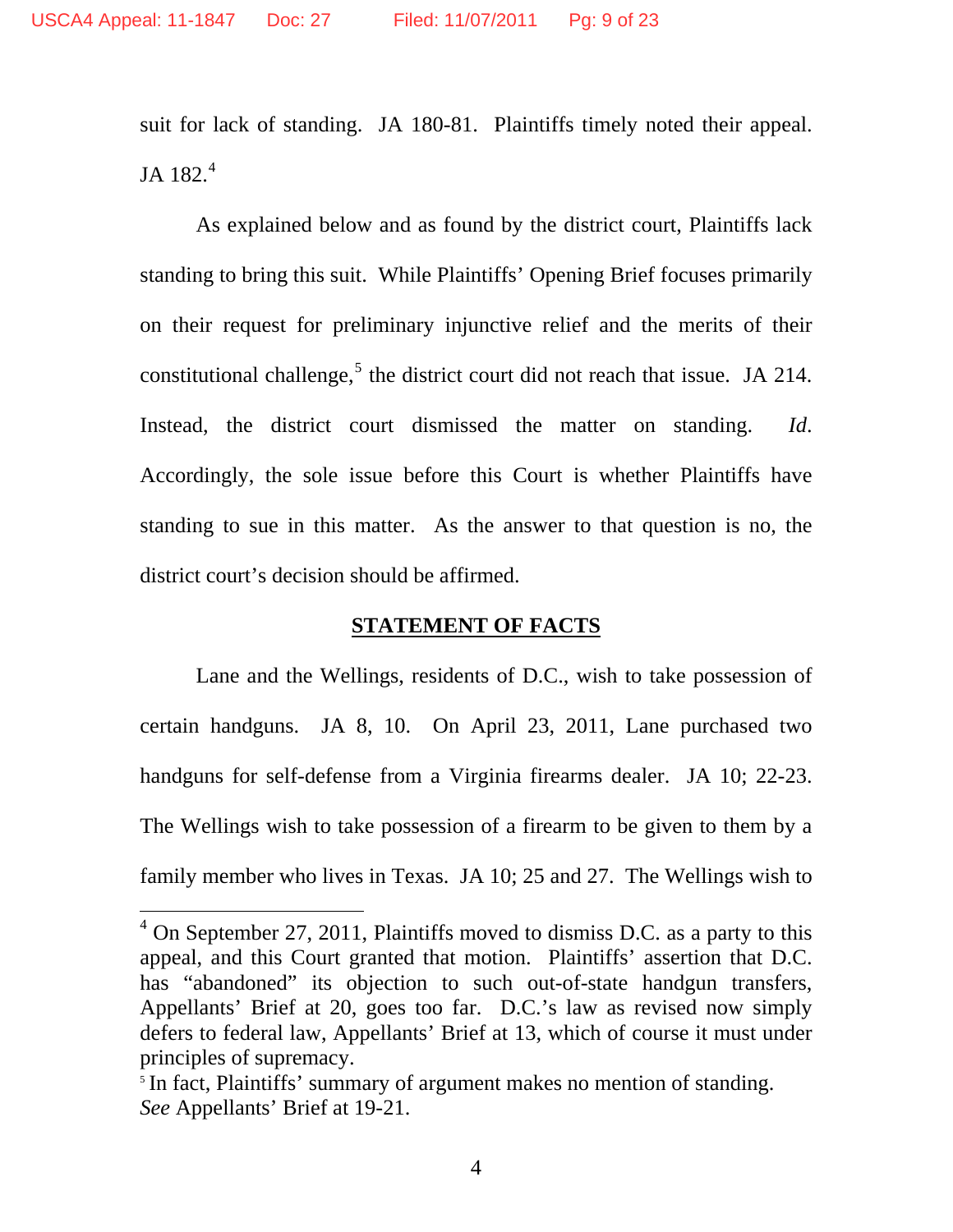use a Virginia firearms dealer to make the transfer. *Id*. Plaintiffs complain that the Virginia statute (as well as the corresponding federal law) prohibits a Virginia firearms dealer from transferring possession of a handgun purchased from that dealer to a non-resident buyer directly. JA 11. Instead, a Virginia firearms dealer must transfer that handgun to another firearms dealer located in the buyer's home state - in this instance D.C. - then his home state dealer may transfer possession of the handgun to him. Va. Code § 18.2-308.2:2. According to the Plaintiffs, the only federally licensed firearms dealer operating in D.C., Charles Sykes, lost his lease, and therefore cannot assist in the transfer of the handguns to Lane, or the transfer of the firearm given to the Wellings. JA  $12-13$ .<sup>6</sup>

As of July 15, 2011, the D.C. Zoning Commission approved providing office space (either within the D.C. police department or the D.C. Department of Consumer and Regulatory Authority) for a federally licensed firearms dealer, such as Sykes. JA 196; *see also* JA 176-79.

<sup>6</sup> Apparently Mr. Sykes is not the only federally licensed firearms dealer in D.C. *See* JA 155 (identifying six individuals or entities licensed as federal firearms dealers in D.C.).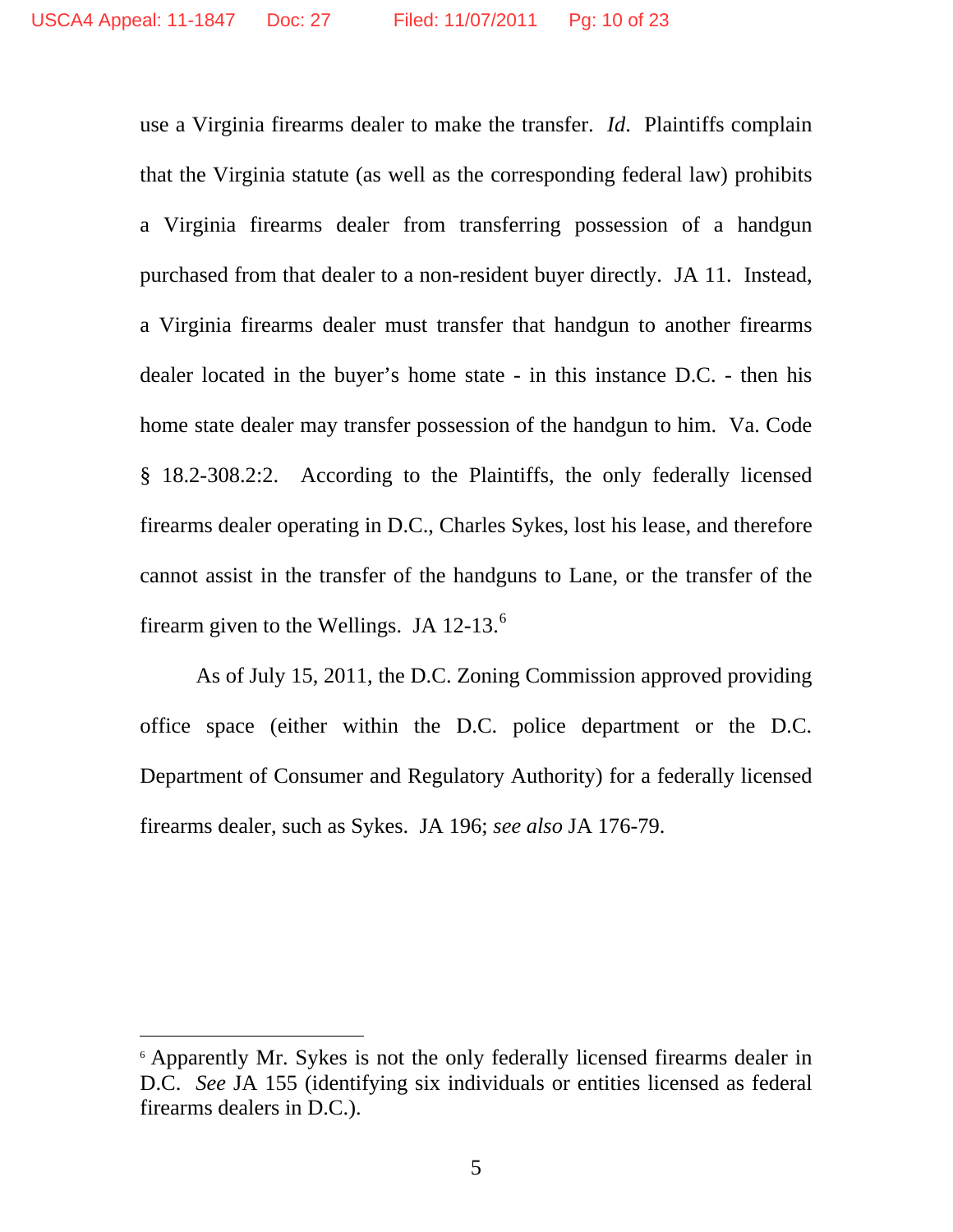$\overline{a}$ 

#### **THE VIRGINIA STATUTE**

Virginia Code § 18.2-308.2:2(A) requires a person purchasing a firearm<sup>7</sup> from a firearms dealer doing business in Virginia to "consent in writing, on a form to be provided by the Virginia State Police ("State Police"), to have the dealer obtain criminal history record information [about that purchaser.]" The statute also requires the dealer to obtain certain information about the purchaser, including name, birthdate, sex, race, citizenship, and social security and/or other identification number, and the number of firearms by category intended to be sold, rented, traded or transferred . . . ." Va. Code  $\S$  18.2-308.2:2(B)(1). That sub-section prohibits a firearms dealer from selling, renting, trading or transferring a firearm from his inventory, without first obtaining the consent described above and the information about the purchaser, and then submitting that information to the State Police for review and evaluation. *Id.*

 Once the information is transmitted to the State Police, the State Police must "(1) review its criminal history record information to determine if the buyer or transferee is prohibited from possessing or transporting a firearm by state or federal law, [and] (2) inform the dealer if its record indicates that the buyer or transferee is so prohibited . . . ." Except in certain

<sup>&</sup>lt;sup>7</sup> "Firearm" is defined as "any handgun, shotgun, or rifle . . . ." Va. Code  $\S$ 18.2-308.2:2(G).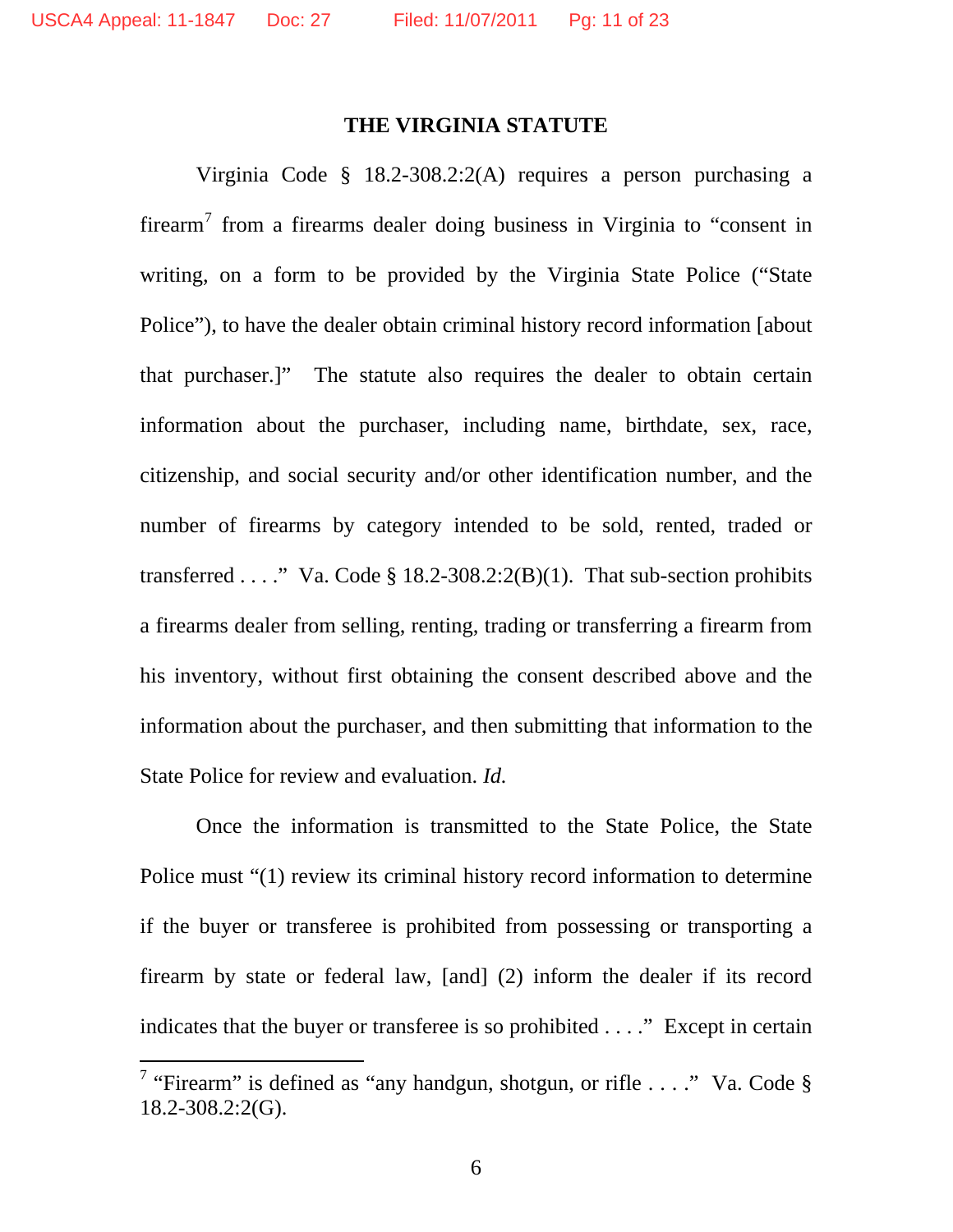enumerated circumstances, a firearms dealer may complete the sale or transfer only upon receipt of the required authorization from the State Police. Va. Code § 18.2-308.2:2(B)(1) and (2).These requirements apply in all transactions involving any type of firearm, whether that firearm is a rifle, shotgun, or handgun.

 While Virginia law permits the sale or transfer of a rifle or shotgun to a non-resident of Virginia, Va. Code § 18.2-308.2:2(B)(5), a Virginia firearms dealer is prohibited from selling or transferring a handgun to a nonresident of Virginia.<sup>8</sup> Va. Code  $\S$  18.2-308.2:2(C). The sale or transfer of a handgun to a non-resident of Virginia may be accomplished only by utilizing the services of a firearms dealer in the buyer's home state acting as a "middle-man" in the transaction.<sup>9</sup>

## **SUMMARY OF ARGUMENT**

 Flaherty, as Superintendent of the Virginia State Police, has done nothing to prevent Plaintiffs from buying a handgun in Virginia. In addition, even assuming Plaintiffs have suffered an actual injury, a favorable decision

<sup>&</sup>lt;sup>8</sup> Handgun is defined as "any pistol or revolver or other firearm originally designed, made and intended to fire single or multiple projectiles by means of an explosion of a combustible material from one or more barrels when held in one hand." Va. Code § 18.2-308.2:2(G).

 $9$  18 U.S.C. § 922(a)(3) permits a licensed firearms dealer to receive a firearm from an out-of-state licensed firearms dealer. Significantly, it is that firearms dealer in the buyer's home state who performs the background check required by federal law and their own state law. JA 69.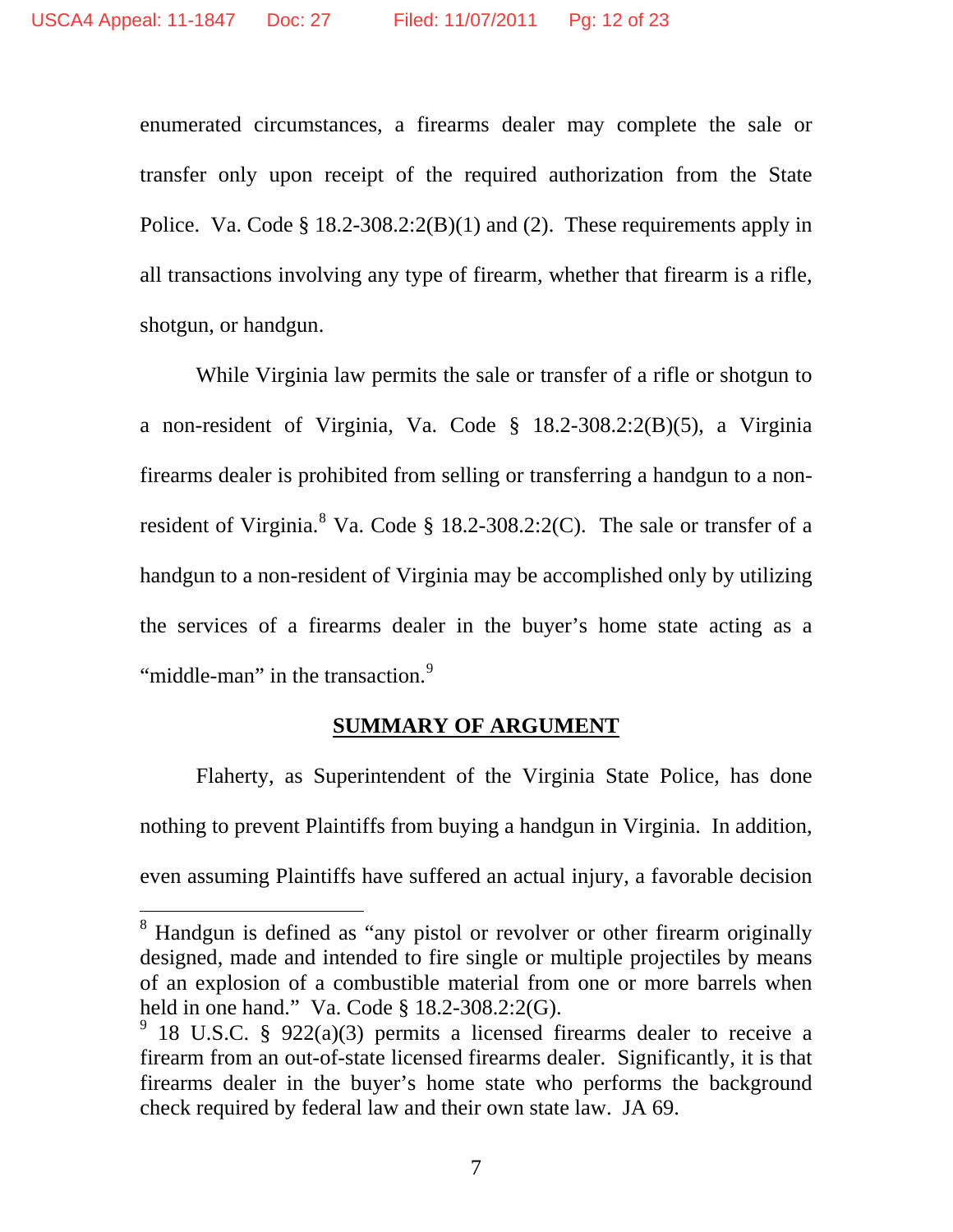in this case will not redress their injury. Accordingly, Plaintiffs lack standing to sue, and the district court's decision should be affirmed.

### **ARGUMENT**

#### **I. STANDARD OF REVIEW**

 This Court reviews *de novo* the district court's dismissal of Plaintiffs' claims for lack of standing. *See Evans v. B. F. Perkins Co.*, 166 F.3d 642, 647 (4th Cir. 1999).

### **II. PLAINTIFFS LACK STANDING TO SUE**

Pursuant to Article III, Section 2 of the United States Constitution, federal courts are limited to deciding only actual cases and controversies. Standing is "perhaps the most important" of the doctrines developed over the years to address Article III requirements. *Allen v. Wright*, 468 U.S. 737, 750 (1984). A constitutional limitation on the jurisdiction of the federal courts, *Steel Co. v. Citizens for a Better Env't*, 523 U.S. 83, 102 (1998), standing requires Plaintiffs to plead and prove that they have "a sufficient personal stake in the outcome of a dispute to render judicial resolution of it appropriate." *Friends for Ferrell Parkway v. Stasko*, 282 F.3d 315, 319 (4th Cir. 2002).

To establish standing, Plaintiffs must show, at a minimum, 1) an injury in fact, *i.e.*, an imminent invasion of a legally protected right, 2) a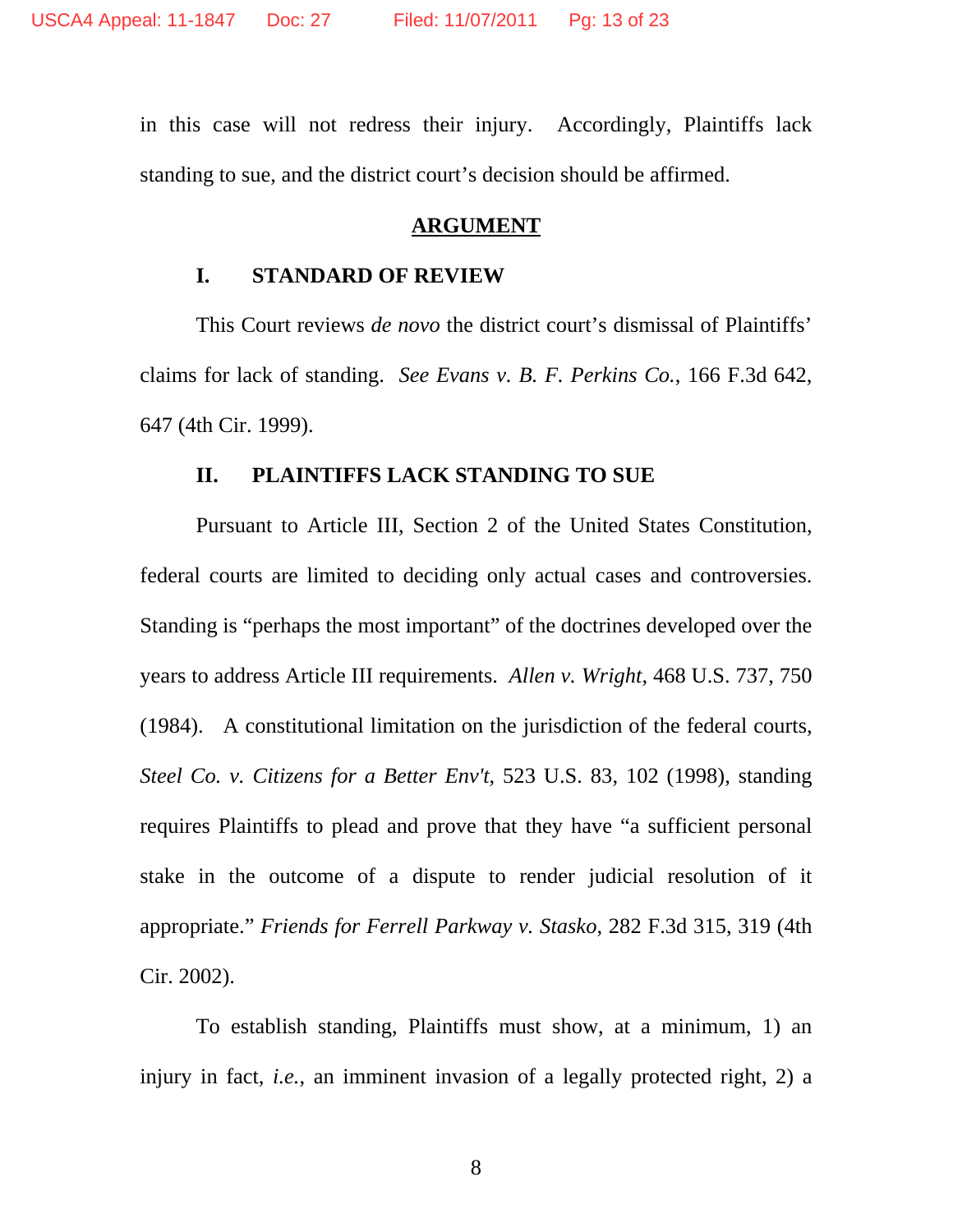causal connection between that injury and the conduct complained of, and 3) it must be likely that the injury will be redressed by a favorable decision of the court. *Lujan v. Defenders of Wildlife*, 504 U.S. 555, 560 (1992). As decided by the district court, Plaintiffs fail to meet this three-part test.

## **A. There is no causal connection between Plaintiffs' alleged injury and Flaherty that is redressable against him.**

Under *District of Columbia v. Heller*, 554 U.S. 570 (2008), Plaintiffs have an individual right to keep and bear a firearm, unconnected with service in the militia, and to use that firearm for traditionally lawful purposes. However, Plaintiffs have no constitutional right to take possession of handguns directly from a Virginia dealer.

In any event, as the district court properly held, Plaintiffs lack the requisite causation between their alleged injury and Flaherty's conduct. As explained by the district court, "because at the time the Complaint was filed, Ms. Lane contends that there was no licensed federal firearms dealer in Washington, D.C. to receive the weapon [that she purchased in Virginia; therefore,] she was being deprived of her right to buy a gun for selfdefense." JA 189. Yet, there is no "outright ban on [the] purchase of weapons from out-of-state residents, because, as counsel acknowledges, it is possible to buy a weapon in another state." JA 212. "It's not the federal law that's barring Ms. Lane or Ms. Welling from obtaining a weapon… and it's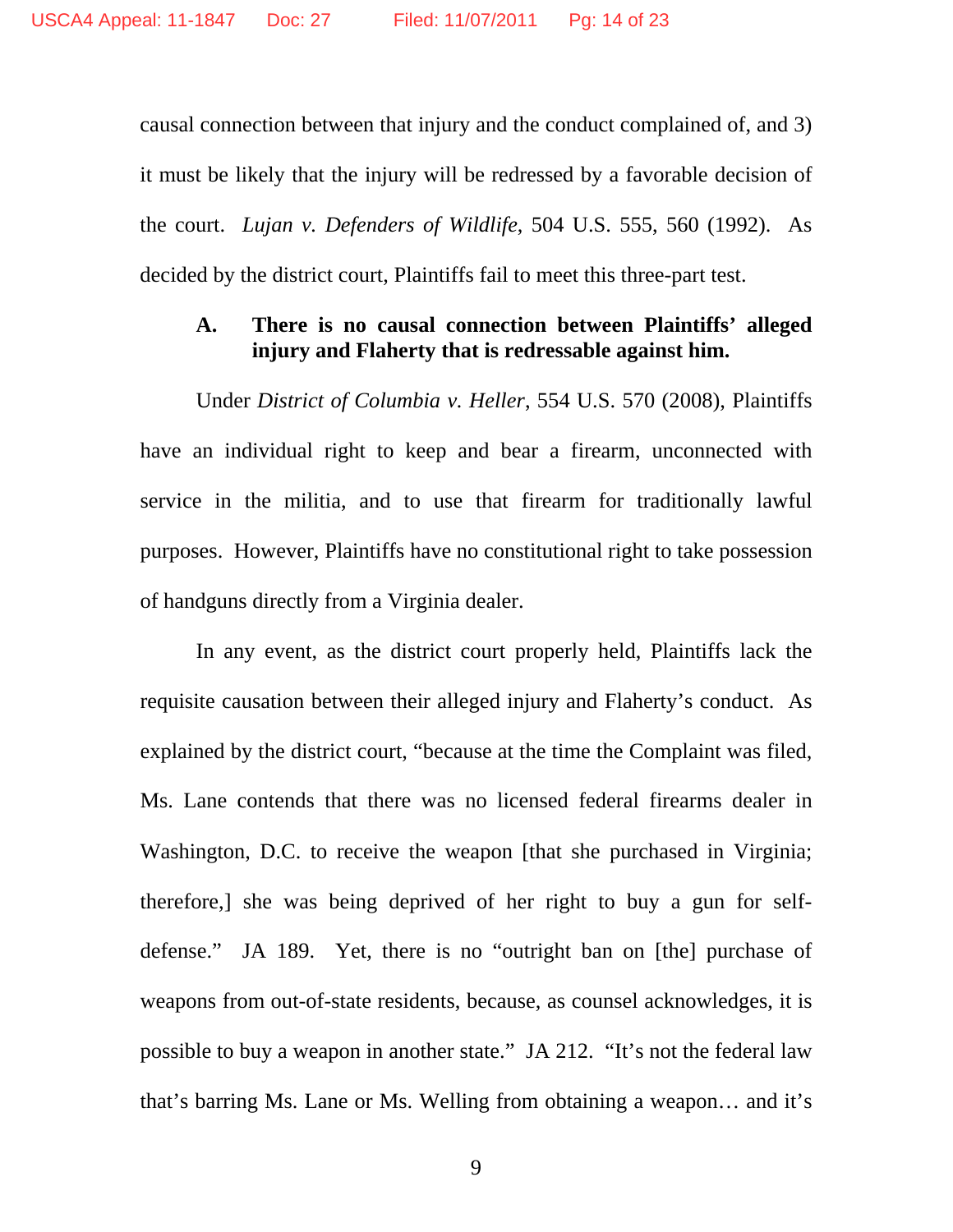certainly not the Commonwealth of Virginia because our firearms dealer is prepared to make this sale." JA 212-13. Furthermore, Flaherty is not responsible for the lack of a federally licensed firearms dealer in D.C. Simply put, Plaintiffs have not and cannot show that their alleged injuries are fairly traceable to the challenged action of the Defendants, including Flaherty. *Friends for Ferrell Parkway*, 282 F.3d at 320 (citing *Friends of the Earth, Inc. v. Laidlaw Envtl. Servs. (TOC)*, 528 U.S. 167, 180-81  $(2000)$ ).

As the district court noted, Plaintiffs must show that their injuries were "caused by the challenged conduct of the defendant and not by the independent action of third parties not before the Court." JA 211 (citation omitted). The Virginia statute is not a ban on the purchase of handguns by non-residents. Rather, the Virginia statute requires such handguns to be transferred to a federally licensed firearms dealer in the buyer's home state. As a practical matter, Plaintiffs' harm, if any, is caused by the lack of a federal firearms licensee in their home state, or, more specifically, that the lone D.C. federal firearms licensee is or was temporarily out of business.

Even if the complaint that this process is one that "frustrate [s] and make[s] more expensive" acquiring a handgun states a claim, Appellants' Brief at 24-25, any alleged injury arising out of the costs associated with a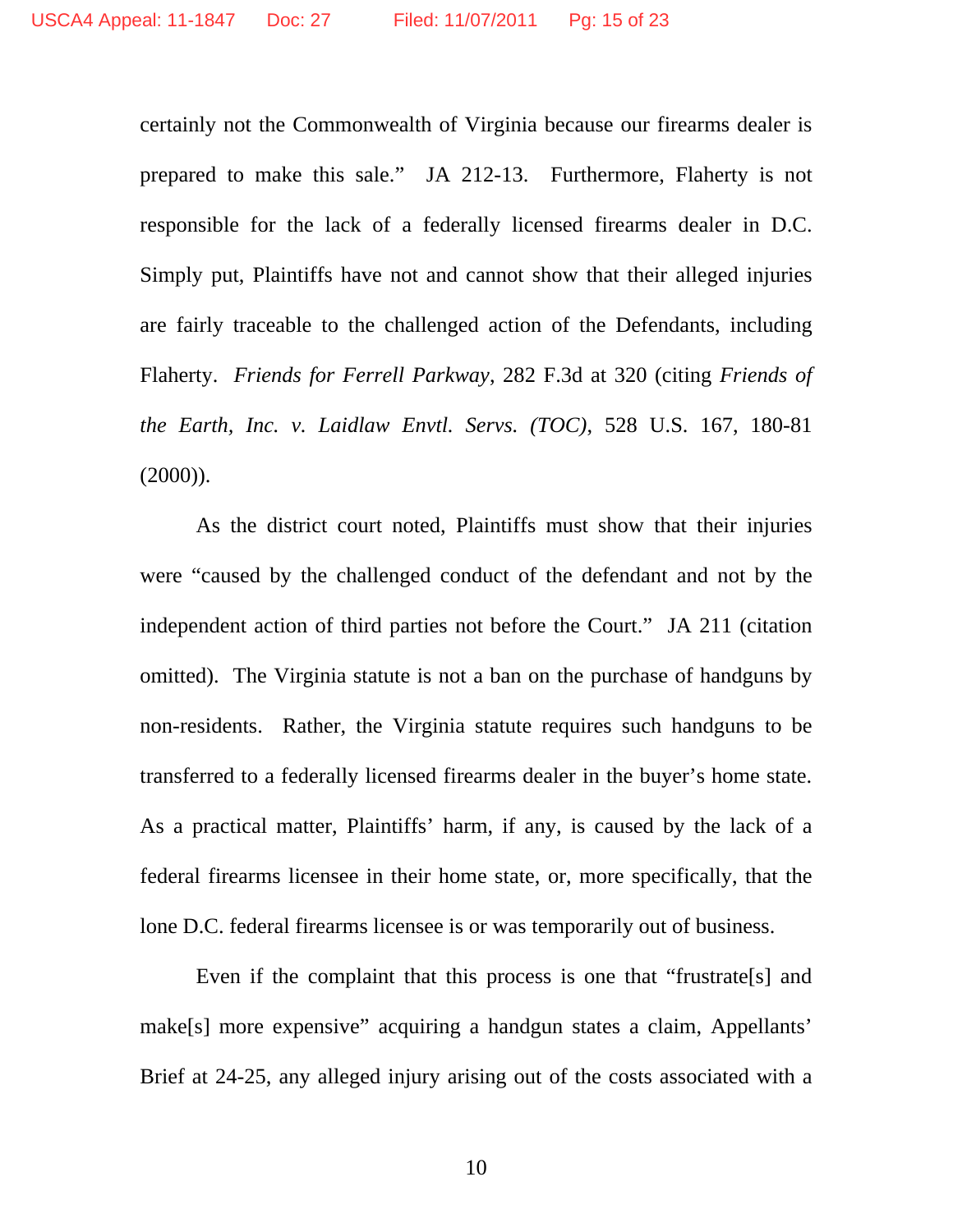D.C. resident purchasing a handgun in Virginia is not attributable to Flaherty. *See, e.g., Frank Krasner Enterprises v. Montgomery County*, 401 F.3d 230  $(4<sup>th</sup>$  Cir. 2005) (gun show promoter and exhibitor lacked standing to challenge county law denying public funding to venues that display and sell guns). In *Krasner*, this Court found that plaintiffs could not meet the requisite showing of causation for standing, since the alleged injuries were "not directly linked to the challenged law because an intermediary…stands directly between the plaintiffs and the challenged conduct in a way that breaks the causal chain." *Id*. at 236. This Court held that it could not order the venue to lease space to the plaintiffs, nor could it compel the county to subsidize the venue. *Id*. Similarly, this Court cannot order firearms retailers to sell guns at prices and in a way that is convenient for Plaintiffs.

In *San Diego County Gun Rights Comm. v. Reno*, 98 F.3d 1121 (9<sup>th</sup>) Cir. 1996), the Ninth Circuit denied standing to plaintiffs who challenged a federal gun control law on the basis that it made the guns they wanted to buy more expensive. In doing so, the court stated that "nothing in the Act directs manufacturers or dealers to raise the price of regulated weapons." *San Diego County Gun Rights*, 98 F.3d at 1130. Instead, "third parties such as weapon dealers and manufacturers broke the chain of causation by *independently charging higher prices*." *Krasner*, 401 F.3d at 235 (citing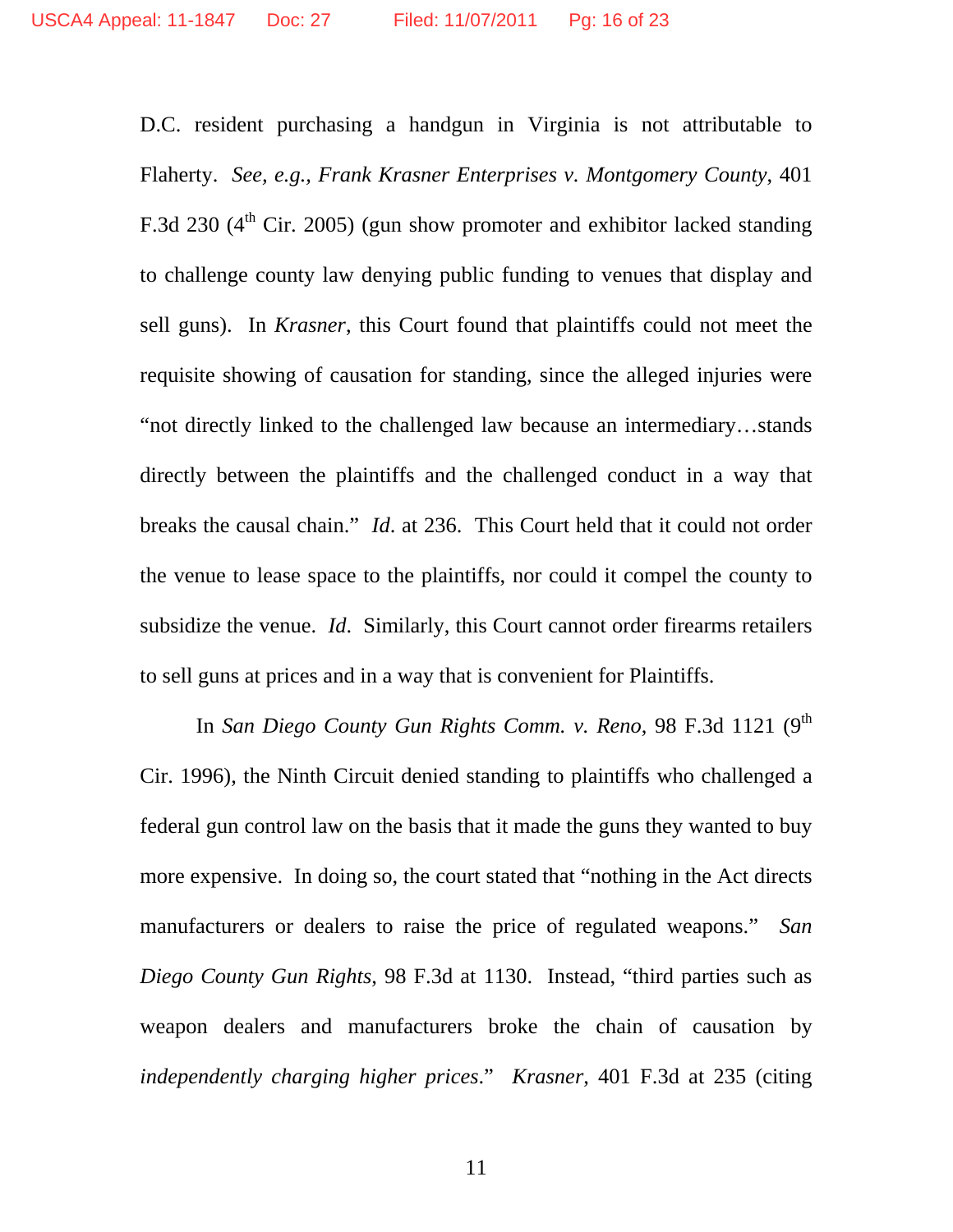*San Diego County Gun Rights*, 98 F.3d at 1130)(emphasis added). The same is true here. Neither Flaherty nor the challenged Virginia statute does anything to prohibit federally licensed firearms dealers from charging fair prices, or prices more desirable for Plaintiffs. Plaintiffs' difficulty in acquiring handguns, if any, is a result of the economics of the marketplace, not any conduct that could be attributed to Flaherty. *See Warth v. Seldin*, 422 U.S. 490, 506-07 (1975) (taxpayers have no standing to challenge town's zoning ordinance). In *Warth*, the Court held that plaintiffs' inability to live in the town was the consequence of the economics of the area housing market, not the any alleged illegal acts of the defendants. *Id*. Simply put, the district court cannot order firearms retailers to sell guns to Plaintiffs or anyone else at a price suitable for them; therefore, Plaintiffs cannot establish that a favorable decision likely will redress their injury.

Plaintiffs want (1) to have handguns treated the same as other firearms under the law, and (2) specifically, to be able to purchase a handgun directly from a Virginia dealer.<sup>10</sup> Appellants' Brief at 2. In support, Plaintiffs argue that they "would like to engage in a handgun transaction with the dealer in

 $10$  Plaintiffs now claim the existence of a federally licensed firearms dealer in D.C. is irrelevant to their constitutional challenge. JA 200-01; Appellants' Brief at 28; *but see* ¶¶ 18-19 of Amended Complaint ("Mr. Sykes has recently lost his lease… As a result… District of Columbia residents were unable to lawfully acquire handguns other than by inheritance."). JA 12-13.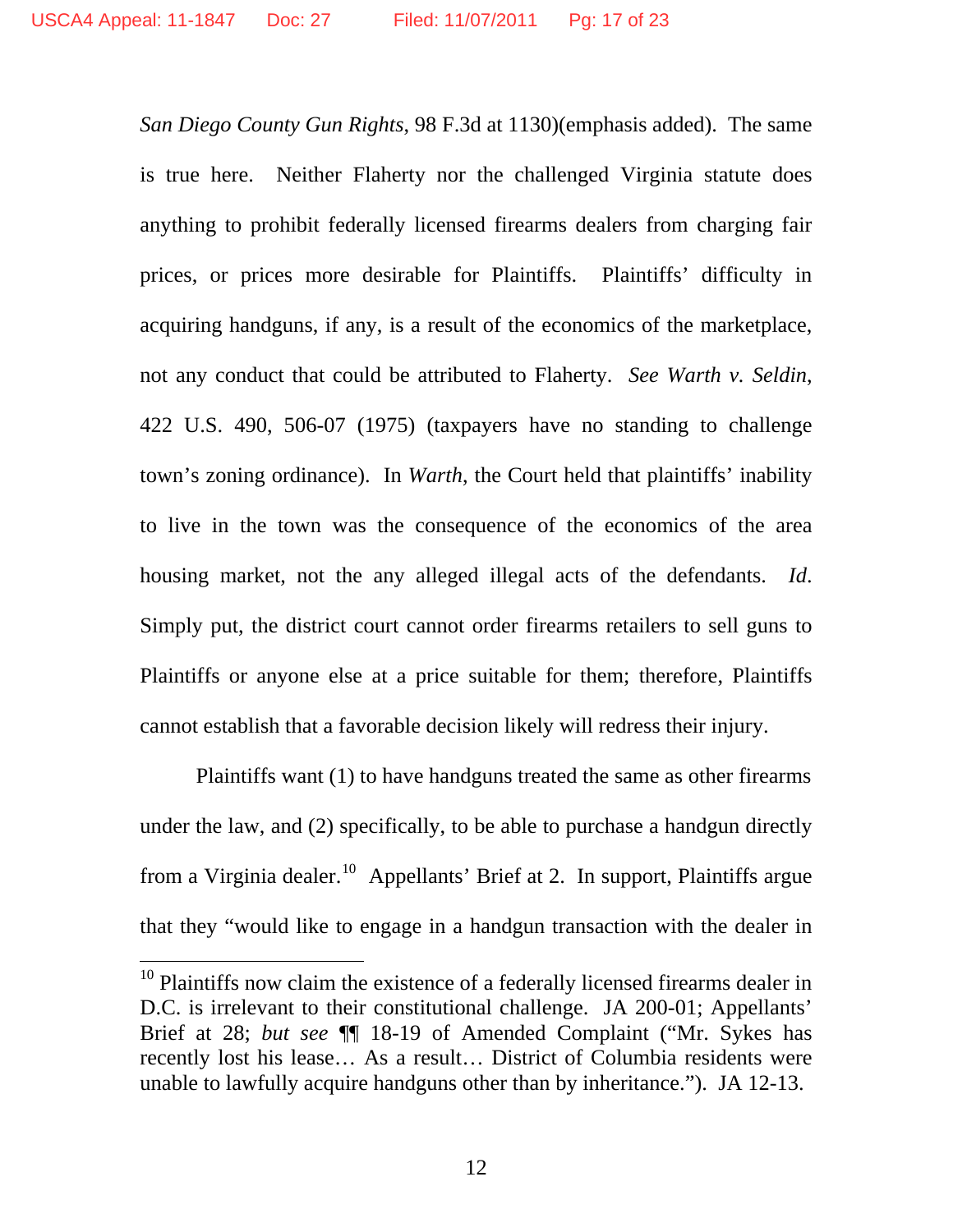Lorton, Virginia, and that transaction is prohibited by all three defendants." JA 199. However, Flaherty has done nothing to prevent Plaintiffs from purchasing a handgun in Virginia, nor would an injunction against the paperwork he oversees result in a transfer of a handgun.

 Lane claims that she purchased two handguns for self-defense from a Lorton, Virginia, firearms dealer on April 23, 2011, but cannot take possession of those handguns due to the absence of a D.C. firearms dealer needed to complete the sale. JA 22-23. She would have known at the time of the purchase that absent a D.C. firearms dealer with which to complete the sale, she could not take possession of the firearms. Moreover, she also should have been aware that under Virginia law, she could not purchase more than one handgun in any thirty-day period, absent having undergone an enhanced background check, which she has not alleged she could pass. *See*  Va. Code § 18.2-308.2:2(P). Finally, while her declaration is less than clear on the point, Lane already appears to own a handgun, although she "finds it uncomfortable to use and do[es] not believe it would be useful to [her] in case of an emergency." JA 23.

 The Wellings claim that because of non-violent crime occurrences in their neighborhood (burglaries from several homes, and thefts from their car and patio), JA 25 and 27, they want the gun from Mrs. Welling's father.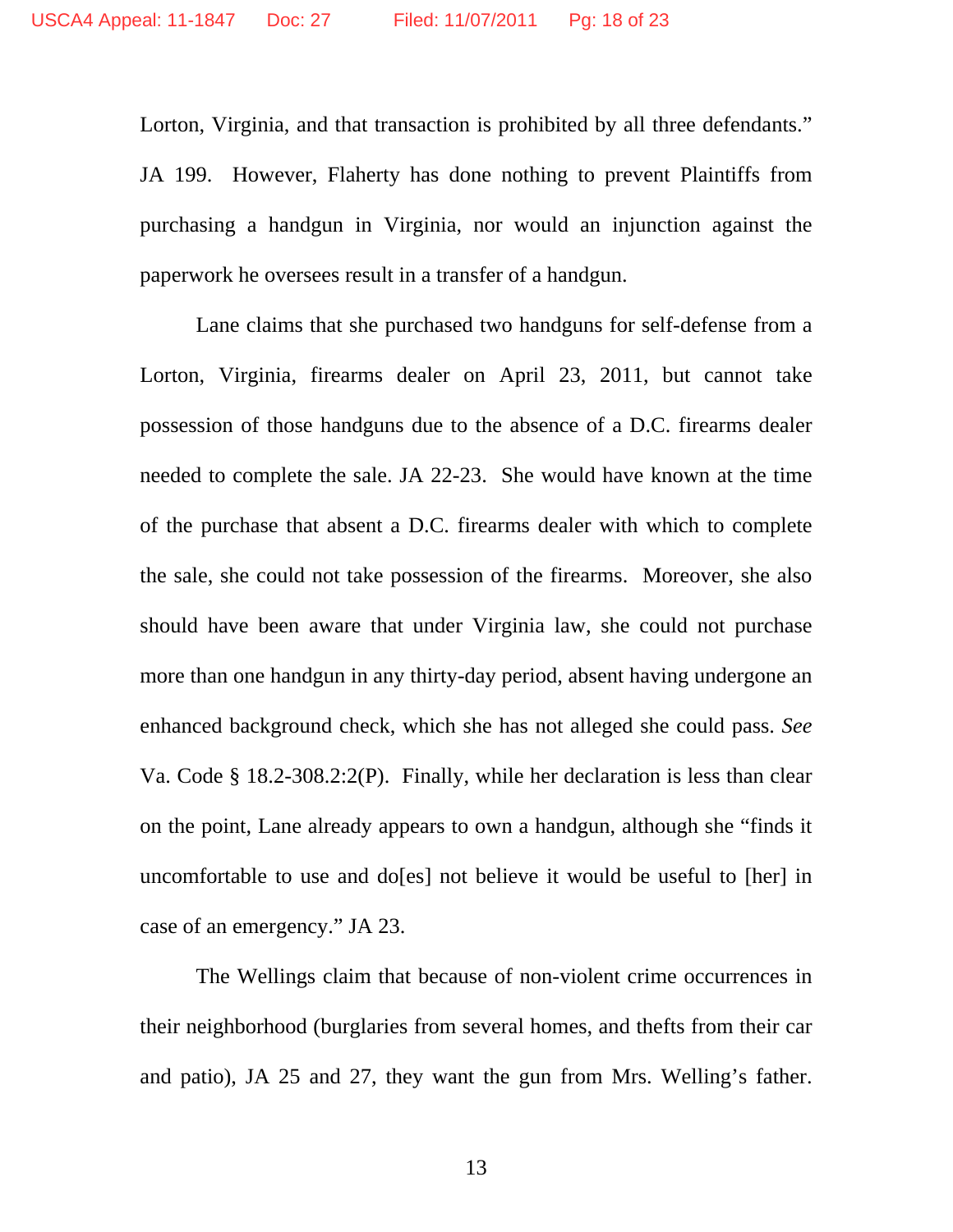However, the Wellings have not identified a Virginia firearms dealer who would be ready, willing, and able to act as the conduit for the transfer of the firearm from Mrs. Welling's father in Texas, so that they would even be in a position to complain about the Virginia statute.

SAF claims that its "resources are taxed by inquiries into the operation and consequence of interstate handgun transfer prohibitions." *Id*. SAF fails to identify the extent of its resources which are utilized in making such inquiries, let alone whether they relate to inquiries directed at Virginia and its statutory scheme specifically. Moreover, these claims are too remote and indirect to confer standing to assert the Second Amendment claims advanced here. *San Diego Gun Rights Comm.*, 98 F.3d at 1130.

 In sum, Plaintiffs' alleged "harms" are not traceable to or caused by Flaherty, the Superintendent of the Virginia State Police. On the contrary, Flaherty has done nothing to prevent Plaintiffs from buying a gun in Virginia, in the District of Columbia, of anywhere else for that matter. Accordingly, Plaintiffs lack standing to sue and the district court's decision should be affirmed.

### **B. SAF has not established organizational standing.**

A review of the Amended Complaint and SAF's affidavit reveals that SAF has failed to demonstrate that any of its members has standing to sue.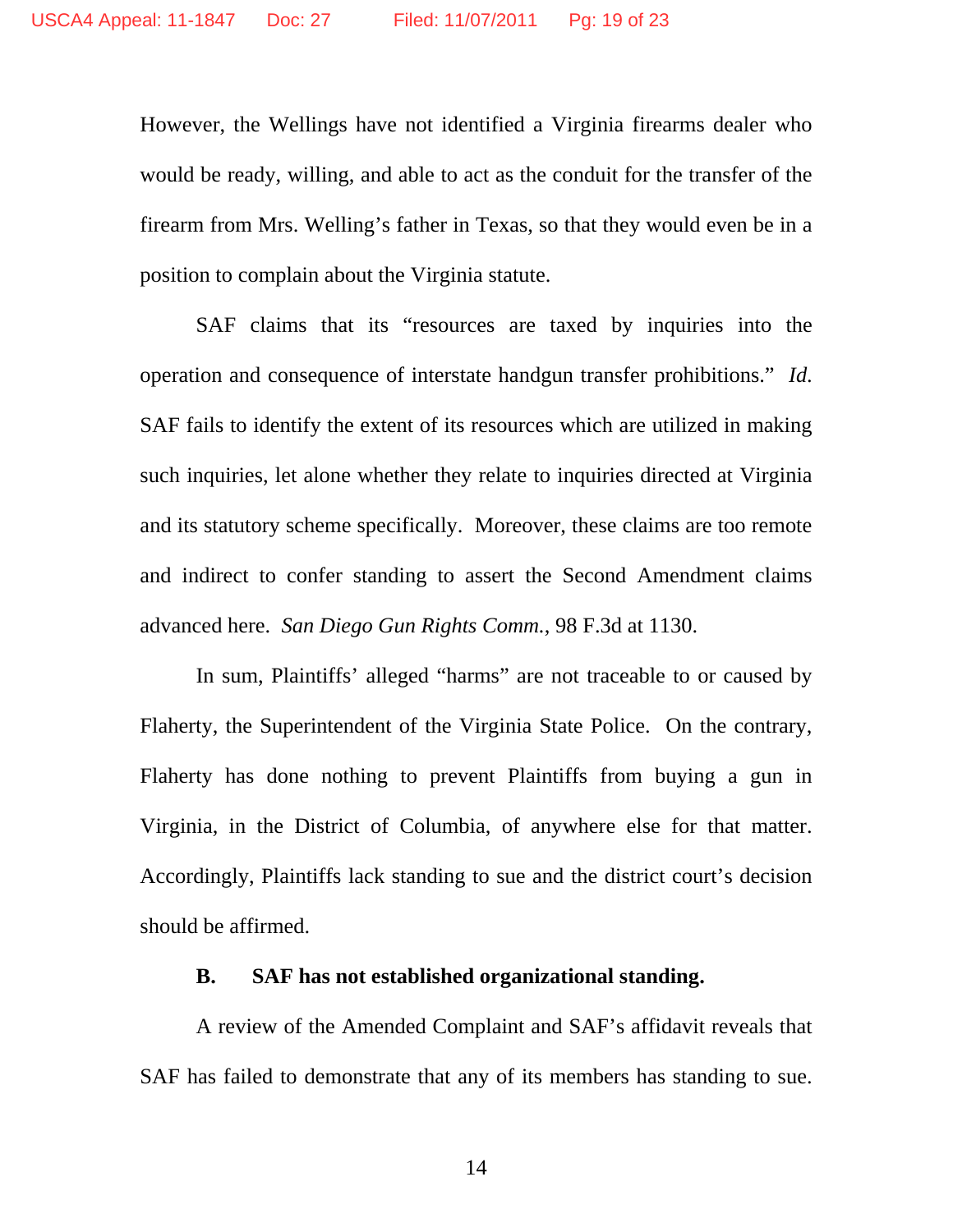In order to establish organizational standing, three elements must be met: (1) the organization's members would have standing to sue in their own right, (2) the interests that the organization seeks to protect are germane to its purposes, and (3) neither the claims asserted nor the relief requested requires the participation of each of the organization's individual members. *Friends of Ferrell Parkway*, 282 F.3d at 320 (citations omitted).

As previously stated, SAF claims that its "resources are taxed by inquiries into the operation and consequence of interstate handgun transfer prohibitions." JA 29-30. SAF also claims that its members and supporters "participate in the market for handguns," and are "adversely impacted by the additional costs and loss of choice imposed" by the challenged laws. JA 29- 30. These claims are too vague, remote, and indirect to confer organizational standing.

#### **CONCLUSION**

The claims asserted here are too remote and causally unrelated to Flaherty to create standing in a case ripe for decision. Plaintiffs do not have standing to sue and the judgment of the district court should be affirmed.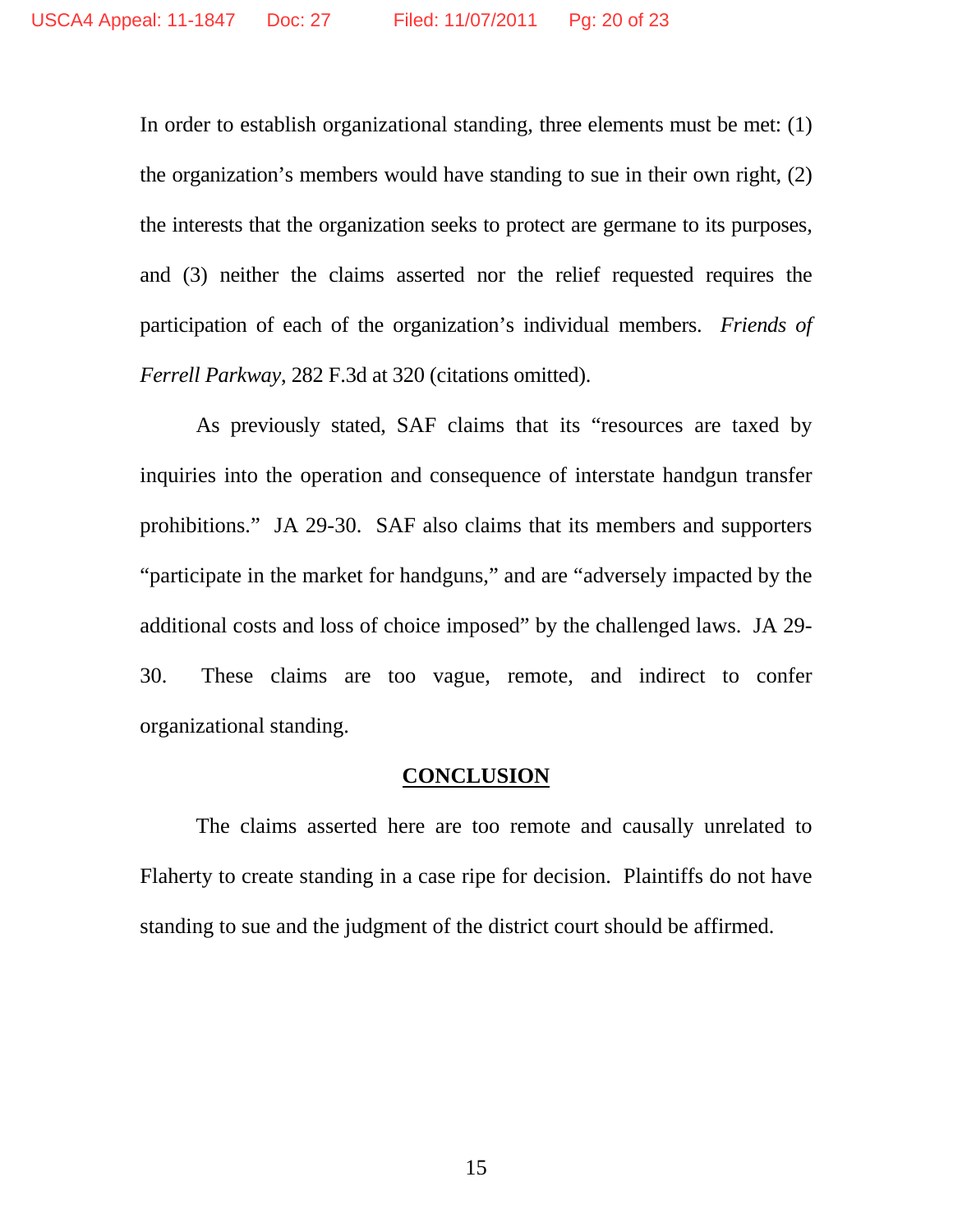Oral argument is respectfully requested.

W. STEVEN FLAHERTY By: \_\_\_\_\_\_\_\_/s/\_\_\_\_\_\_\_\_\_\_\_\_

 Catherine Crooks Hill, Esq. Virginia Bar number 43505 Office of the Attorney General 900 East Main Street Richmond, Virginia 23219 Phone: 804-786-8199 Fax: 804-371-2087 cchill@oag.state.va.us

KENNETH T. CUCCINELLI, II Attorney General of Virginia

E. DUNCAN GETCHELL, JR. Solicitor General of Virginia

WESLEY G. RUSSELL, JR. Deputy Attorney General

CATHERINE CROOKS HILL (VSB No. 43505) Senior Assistant Attorney General OFFICE OF THE ATTORNEY GENERAL 900 East Main Street Richmond, Virginia 23219 Phone: (804) 786-8199 Fax: (804) 371-2087 cchill@oag.state.va.us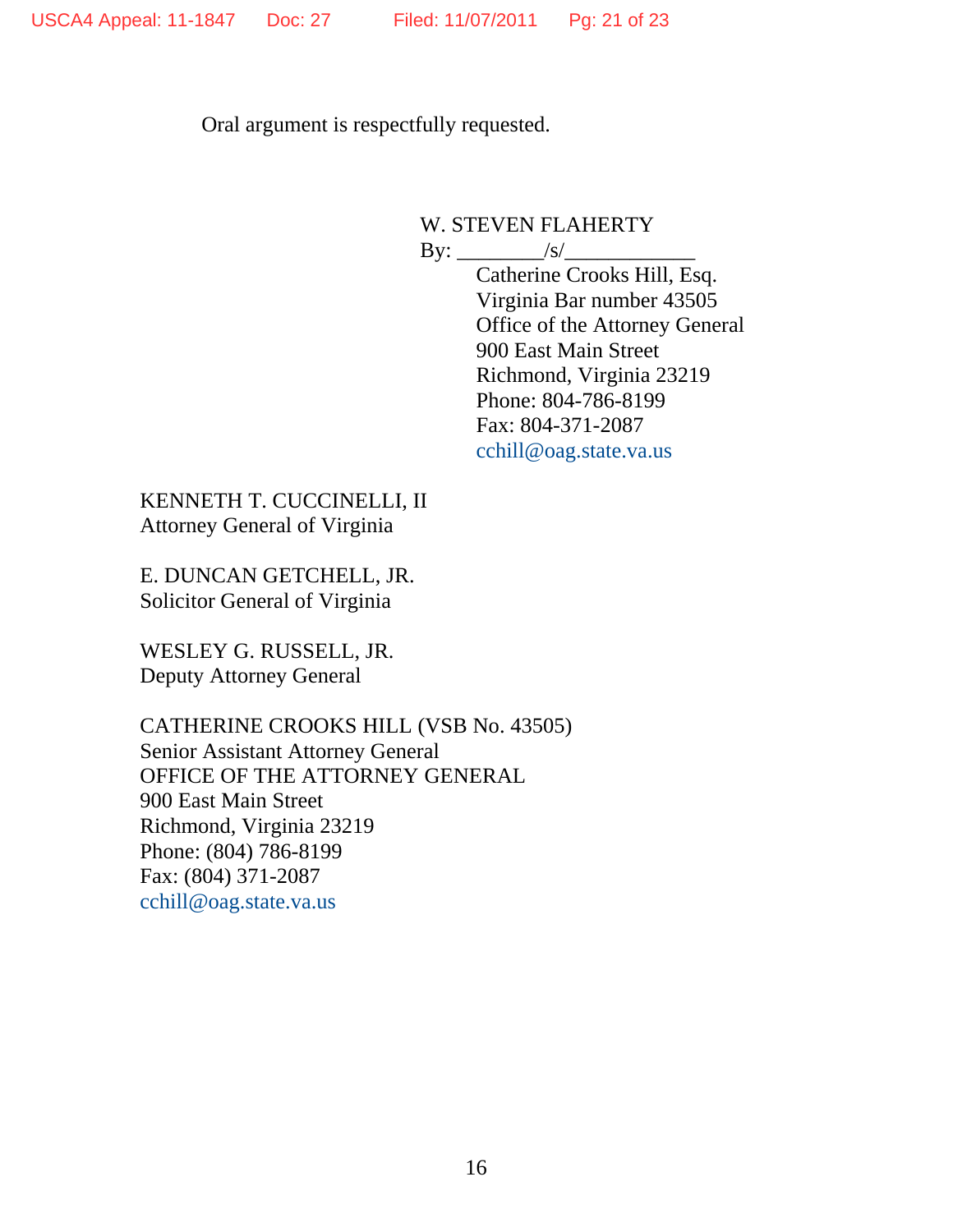Ŵ

ş

#### UNITED STATES COURT OF APPEALS FOR THE FOURTH CIRCUIT

Caption: Michelle Lane, et al. v. Eric Holder, et al. No. 11-1847

#### CERTIFICATE OF COMPLIANCE WITH RULE 28.1(e) or 32(a)

Certificate of Compliance With Type-Volume Limitation, Typeface Requirements, and Type Style Requirements

 $\mathbf{1}$ This brief complies with the type-volume limitation of Fed. R. App. P.  $28.1(e)(2)$  or  $32(a)(7)(B)$  because:

[Appellant's Opening Brief, Appellee's Response Brief, and Appellant's Response/Reply Brief may not exceed 14,000 words or 1,300 lines; Appellee's Opening/Response Brief may not exceed 16,500 words or 1,500 lines; any Reply or Amicus Brief may not exceed 7,000 words or 650 lines; line count may be used only with monospaced type]

 $\overline{\mathcal{M}}$ 

this brief contains  $\qquad$  3210 [state the number of] words, excluding the parts of the brief exempted by Fed. R. App. P.  $32(a)(7)(B)(iii)$ , or

this brief uses a monospaced typeface and contains  $[state the$ *number of* lines of text, excluding the parts of the brief exempted by Fed. R. App. P.  $32(a)(7)(B)(iii)$ .

 $\overline{2}$ . This brief complies with the typeface requirements of Fed. R. App. P.  $32(a)(5)$  and the type style requirements of Fed. R. App. P.  $32(a)(6)$  because:

[14-point font must be used with proportional typeface, such as Times New Roman or CG Times; 12-point font must be used with monospaced typeface, such as Courier or Courier New]

- $\sqrt{}$ this brief has been prepared in a proportionally spaced typeface using Microsoft Word [state name and version of word processing program] in Times New Roman - 14 point [state font size and name of the type style]; or
	- this brief has been prepared in a monospaced typeface using [state name and version of word processing program] with [state number of characters per inch and name of type style].

(s) Catherine Crooks Hill

Attorney for Appellee W. Steven Flaherty

Dated: November 7, 2011

17

Î